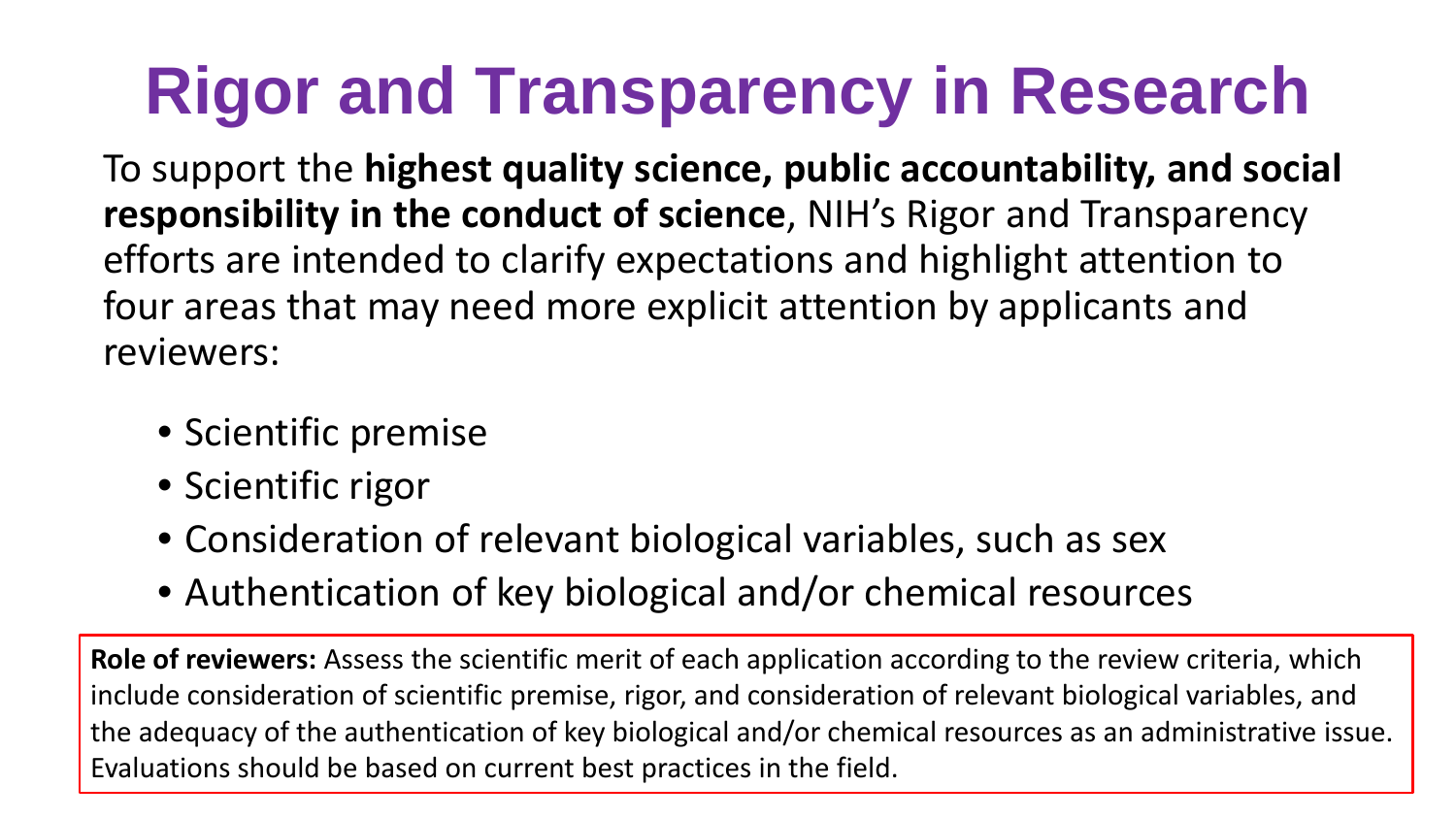#### Reviewing Rigor and Transparency of Research: RPG Applications

|                                                                                           | <b>Applies to which</b><br>applications?                         | Where will I find it<br>in the application? | Where do I<br>include it in<br>my critique? | <b>Addition to review</b><br>criteria                                                                                                                     | <b>Affect</b><br>overall<br>impact<br>score? |
|-------------------------------------------------------------------------------------------|------------------------------------------------------------------|---------------------------------------------|---------------------------------------------|-----------------------------------------------------------------------------------------------------------------------------------------------------------|----------------------------------------------|
| <b>Scientific Premise</b>                                                                 | All                                                              | <b>Research Strategy</b><br>(Significance)  | Significance                                | Is there a strong<br>scientific premise for the<br>project?                                                                                               | Yes                                          |
| <b>Scientific Rigor</b>                                                                   | All                                                              | <b>Research Strategy</b><br>(Approach)      | Approach                                    | Are there strategies to<br>ensure a robust and<br>unbiased approach?                                                                                      | Yes                                          |
| <b>Consideration of</b><br><b>Relevant Biological</b><br>Variables,<br><b>Such as Sex</b> | Projects with<br>vertebrate animals<br>and/or human<br>subjects  | <b>Research Strategy</b><br>(Approach)      | Approach                                    | Are adequate plans to<br>address relevant<br>biological variables, such<br>as sex, included for<br>studies in vertebrate<br>animals or human<br>subjects? | Yes                                          |
| <b>Authentication of</b><br><b>Key Biological</b><br>and/or Chemical<br><b>Resources</b>  | Project involving key<br>biological and/or<br>chemical resources | New Attachment                              | Additional<br>review<br>considerations      | Comment on plans for<br>identifying and ensuring<br>validity of resources.                                                                                | <b>No</b>                                    |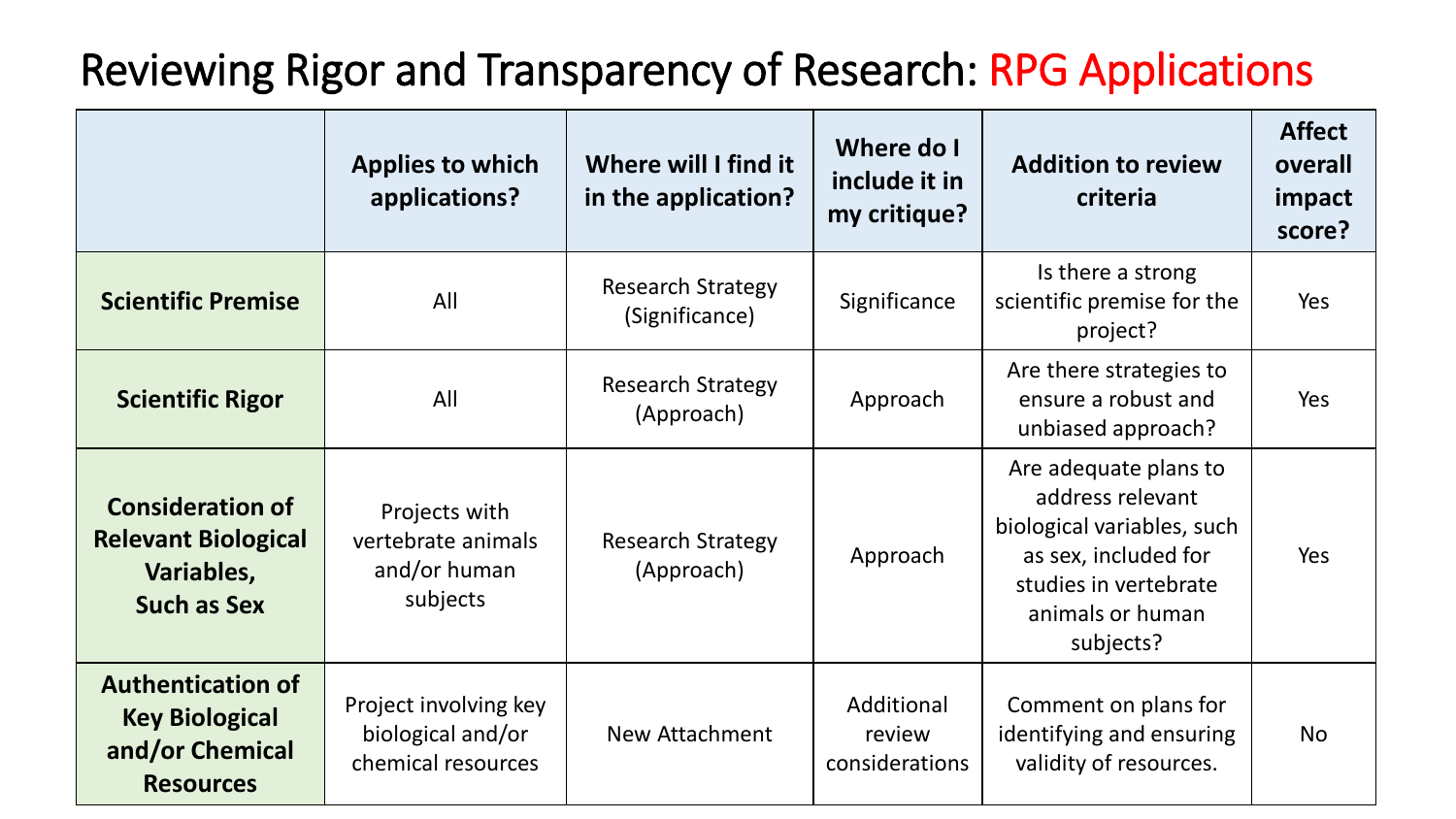#### Reviewing Rigor and Transparency of Research: Mentored Career Development Applications

|                                                                                           | <b>Applies to which</b><br>applications?                          | Where will I find it<br>in the application? | Where do I<br>include it in<br>my critique? | What should I consider?                                                                                                                                | <b>Affect</b><br>overall<br>impact<br>score? |
|-------------------------------------------------------------------------------------------|-------------------------------------------------------------------|---------------------------------------------|---------------------------------------------|--------------------------------------------------------------------------------------------------------------------------------------------------------|----------------------------------------------|
| <b>Scientific Premise</b>                                                                 | All                                                               | <b>Research Strategy</b>                    | Research Plan                               | Is there a strong scientific<br>premise for the project?                                                                                               | Yes                                          |
| <b>Scientific Rigor</b>                                                                   | All                                                               | <b>Research Strategy</b>                    | Research Plan                               | Are there strategies to<br>ensure a robust and<br>unbiased approach?                                                                                   | Yes                                          |
| <b>Consideration of</b><br><b>Relevant Biological</b><br>Variables,<br><b>Such as Sex</b> | Projects with<br>vertebrate animals<br>and/or human<br>subjects   | <b>Research Strategy</b>                    | Research Plan                               | Are adequate plans to<br>address relevant biological<br>variables, such as sex,<br>included for studies in<br>vertebrate animals or<br>human subjects? | Yes                                          |
| <b>Authentication of</b><br><b>Key Biological</b><br>and/or Chemical<br><b>Resources</b>  | Projects involving key<br>biological and/or<br>chemical resources | New Attachment                              | Additional<br>review<br>considerations      | Comment on plans for<br>identifying and ensuring<br>validity of resources.                                                                             | <b>No</b>                                    |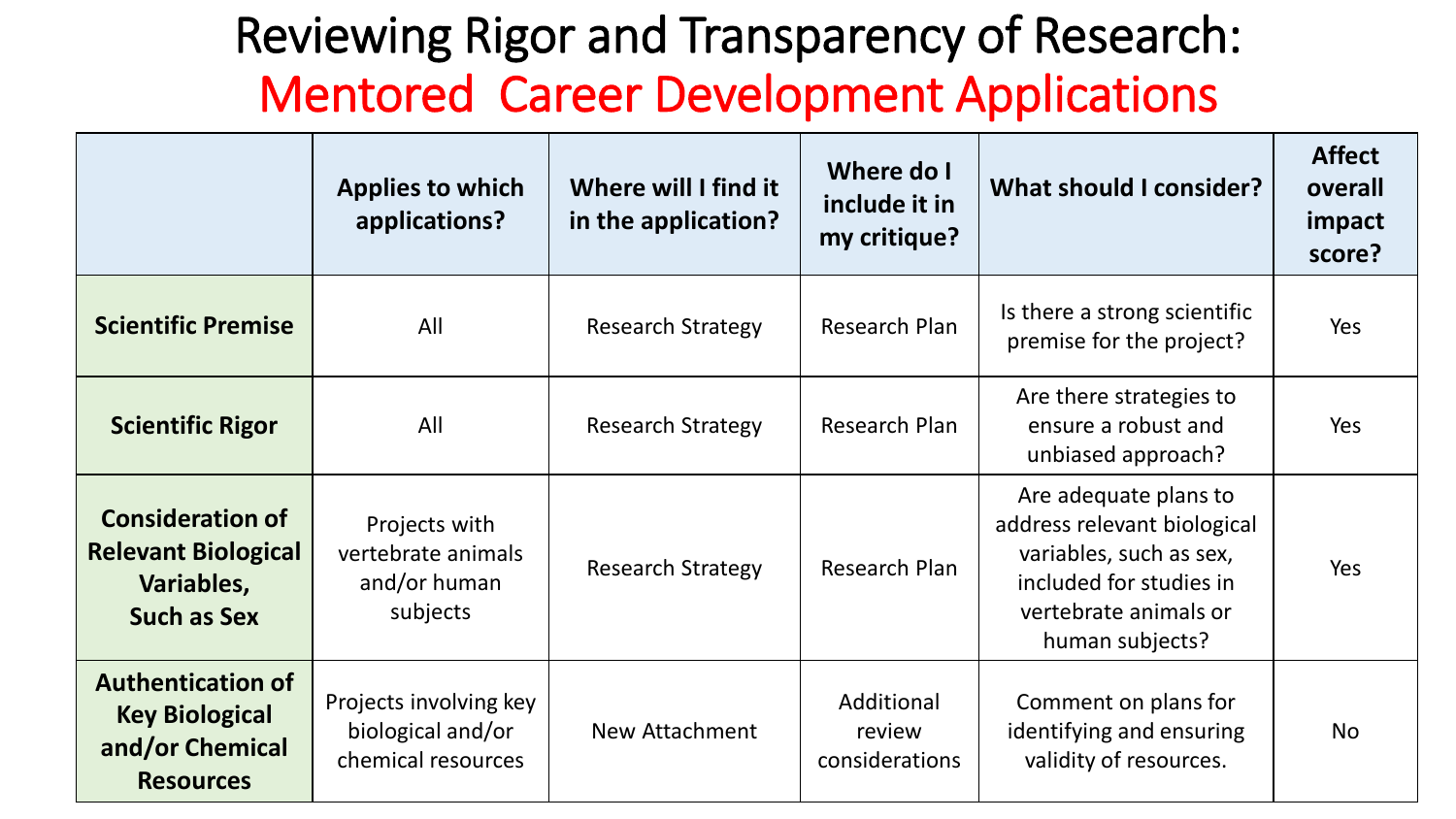### Scientific Premise: Guidance for Reviewers

**GOAL:** Ensure that the underlying **scientific foundation** of the project—concepts, previous work, and data (when relevant)—is sound.

- Pertains to the **underlying evidence/data** for the project
- Address under Significance (R applications) or Research plan (Ks)
- Addition to the review criteria: "Is there a strong scientific premise?"
- Specifically, has the applicant:
	- Provided sufficient justification for the proposed work?
	- □ Cited appropriate work and/or preliminary data?
	- Appropriately identified strengths and weaknesses in prior work in the field?
	- □ Proposed to fill a significant gap in the field?
	- OR has the applicant explained why this is not possible?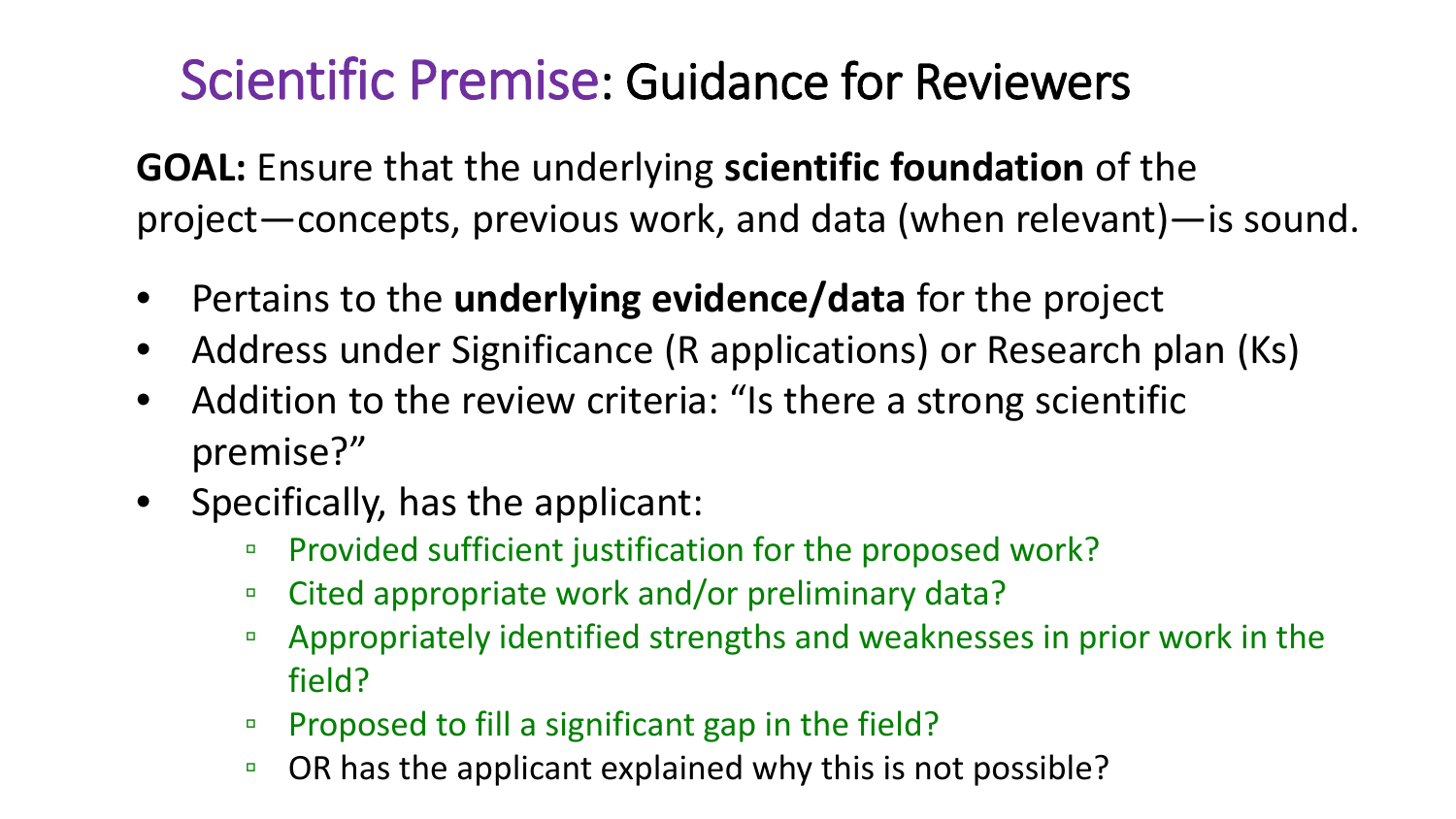### Scientific Rigor: Guidance for Reviewers

**GOAL:** Ensure a strict application of scientific method that supports robust and unbiased design, analysis, interpretation, and reporting of results, and sufficient information for the study to be assessed and reproduced. Give careful consideration to the methods and issues that matter in your field.

- Pertains to the **proposed research**
- Address under **Approach** (R applications) or **Research Plan** (Ks)
- Addition to review criteria: Are there "strategies to ensure a robust and unbiased approach, as appropriate for the work proposed?"
- Possible considerations, if appropriate for the scientific field and research question, include plans for:
	- determining group sizes
	- □ analyzing anticipated results
	- reducing bias
	- ensuring independent and blinded measurements
	- improving precision and reducing variability
	- including or excluding research subjects
	- managing missing data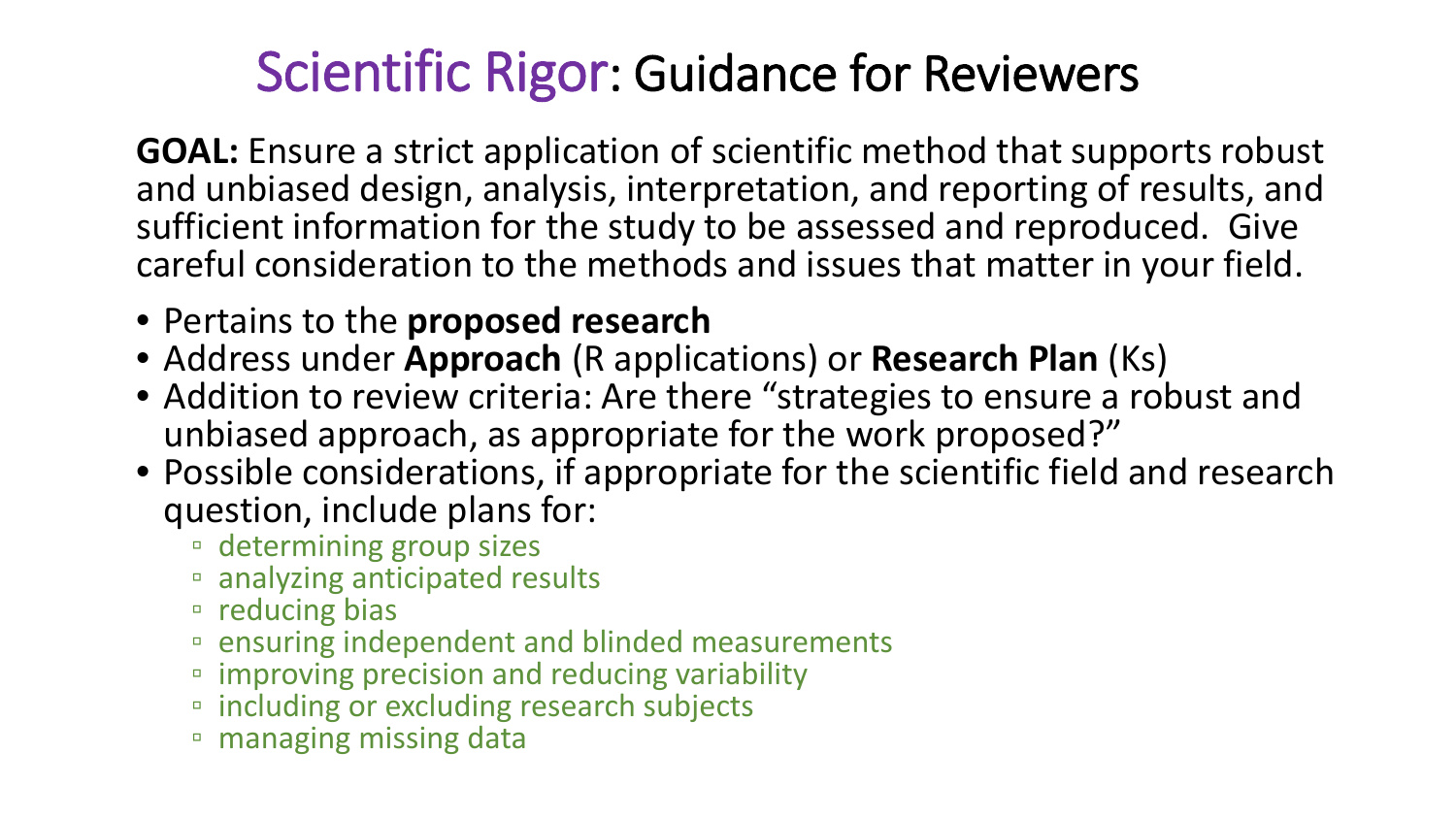### Relevant Biological Variables: Guidance for Reviewers

**GOAL:** Ensure that the research accounts for sex and other relevant biological variables in developing research questions and study designs. The ways in which sex and other biological variables need to be accounted for will differ across research questions and fields of study.

- Pertains to the **proposed research**
- Applies to studies in vertebrate animals and/or human subjects
- Address in **Approach** (R applications) or **Research Plan** (Ks)
- Addition to review criteria: Are there "adequate plans to address relevant biological<br>variables for studies in vertebrate animals or human subjects?"
- Consideration of sex is required in all studies involving human subjects or vertebrate animals (see next slide).
- Specific considerations to assess include:
	- Applies broadly to all biological variables relevant to the research such as sex, age, source, weight, or genetic strain.)
	- □ Has the applicant considered biological variables, such as sex, that are relevant to the experimental design?
	- Will relevant biological variables be controlled or factored into the study design appropriately?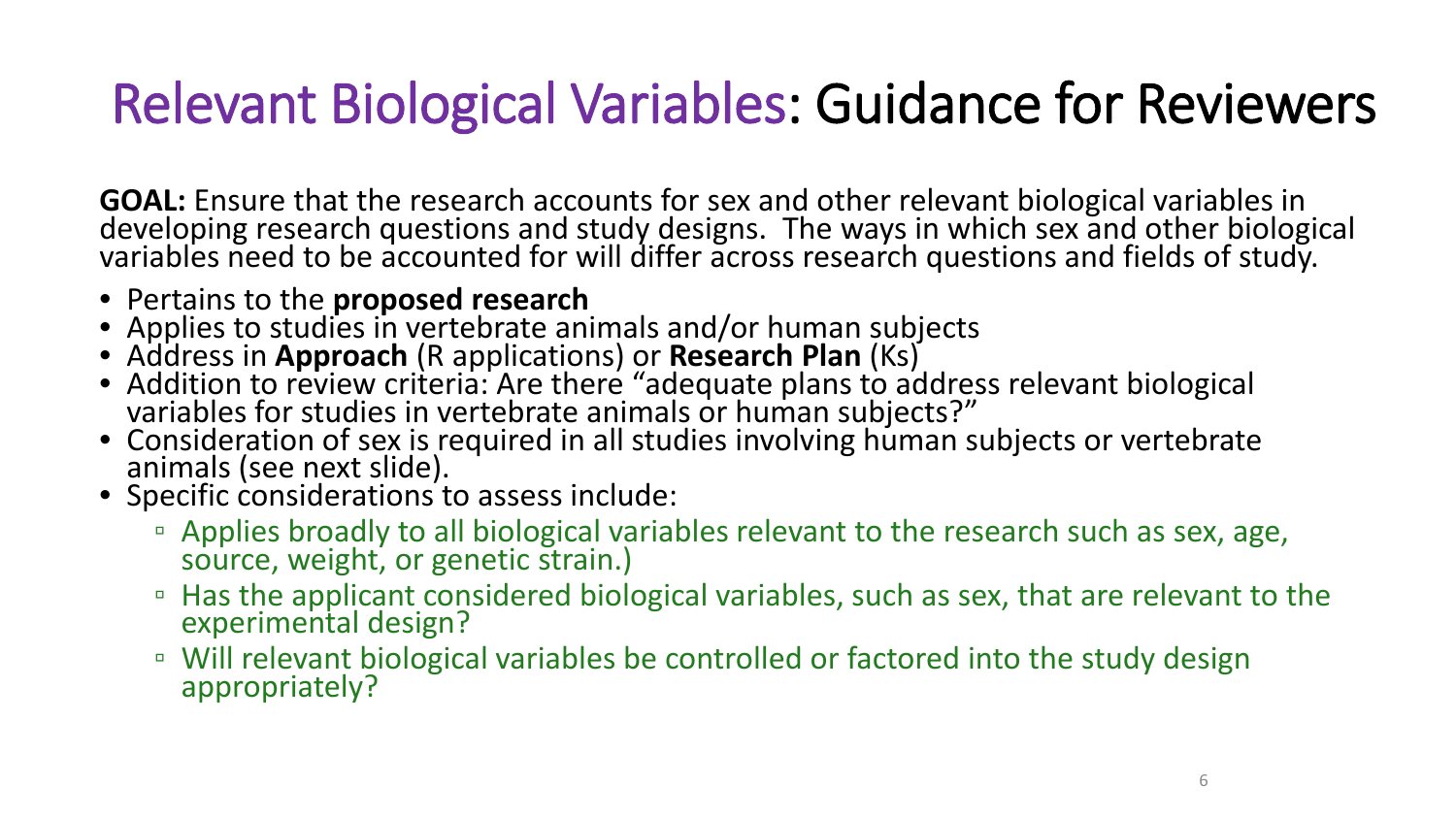# Sex as a Biological Variable: Guidance for Reviewers

[Consideration of sex,](http://orwh.od.nih.gov/sexinscience/overview/pdf/NOT-OD-15-102_Guidance.pdf) included under the umbrella of "Relevant Biological Variables", is required in all studies involving human subjects or vertebrate animals.

NIH expectations for applicants:

- If little is known about sex differences, the application should include both sexes.
	- □ Sufficient numbers should be provided to inform the presence or absence of sex differences. Statistically powered comparisons between sexes may not be warranted.
	- □ Specific hypotheses about sex differences may not be possible.
	- □ Findings should be reported separately by sex in progress reports and publications.
- If sex differences are known not to exist, a strong justification should be provided if the application proposes to study one sex.
- If sex differences are known, experiments should be designed with appropriate group sizes to detect sex differences.

NIH expectations for reviewers:

- As part of the Consideration of Relevant Biological Variables, assess whether the plans to address sex as a biological variable are adequate (for studies in vertebrate animals or human subjects).
- If the study involves only one sex, is this justified scientifically?
- Assess within the context of the research question and current scientific knowledge.  $\frac{7}{10}$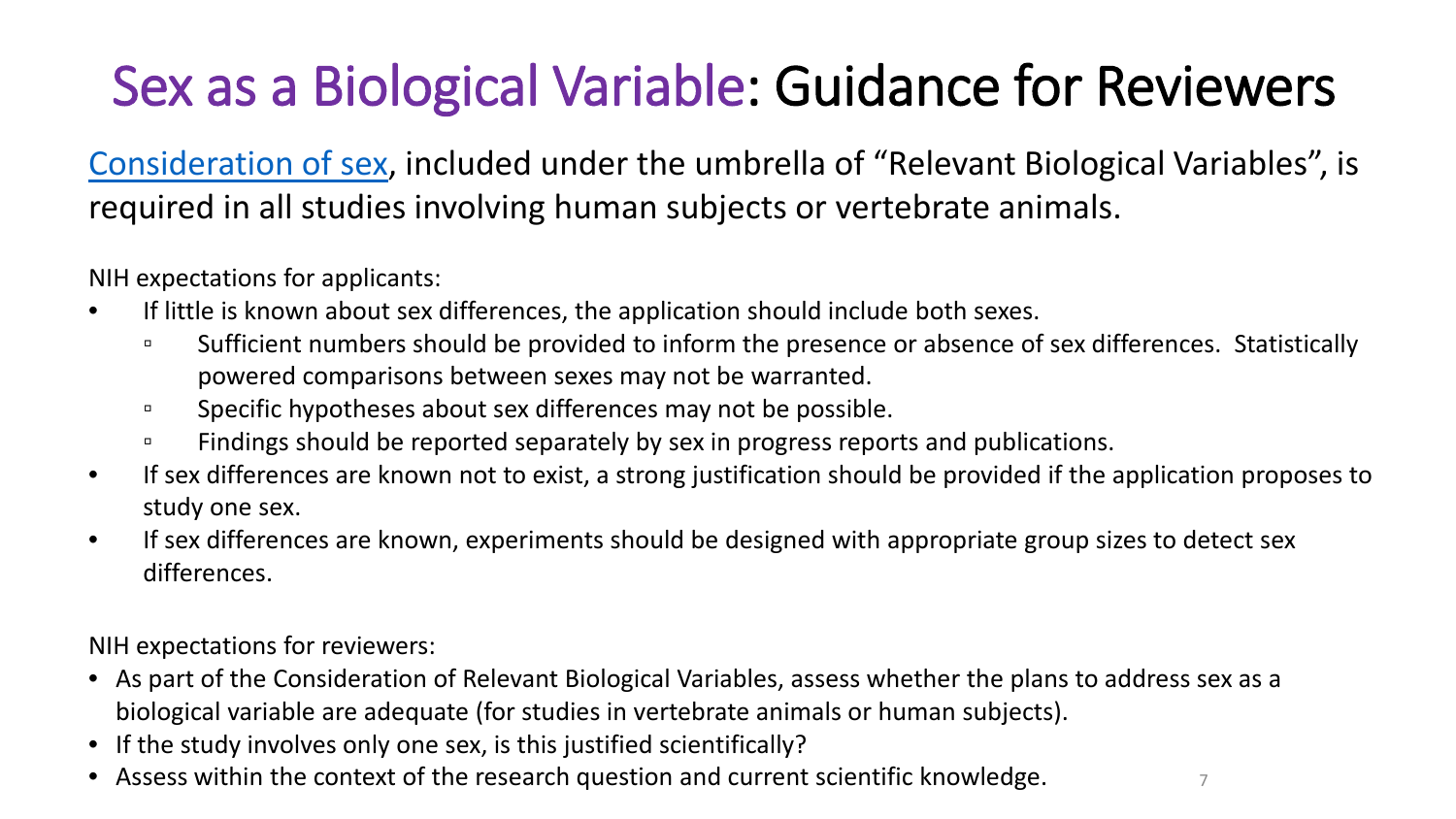#### Plan for Resource Authentication: Guidance for Reviewers

**GOAL:** Ensure processes are in place to identify and regularly validate key resources used in their research and avoid unreliable research as a result of misidentified or contaminated resources.

- Researchers are expected to authenticate key biological and/or chemical resources used in their research, to ensure that the resources are genuine.
- New Additional Review Consideration
	- Authentication of Key Biological and/or Chemical Resources: For projects involving key biological and/or chemical resources, reviewers will comment on the brief plans proposed for identifying and ensuring the validity of those resources.
- Rate as acceptable/unacceptable (provide brief explanation if unacceptable)
- Does not affect criterion scores or overall impact score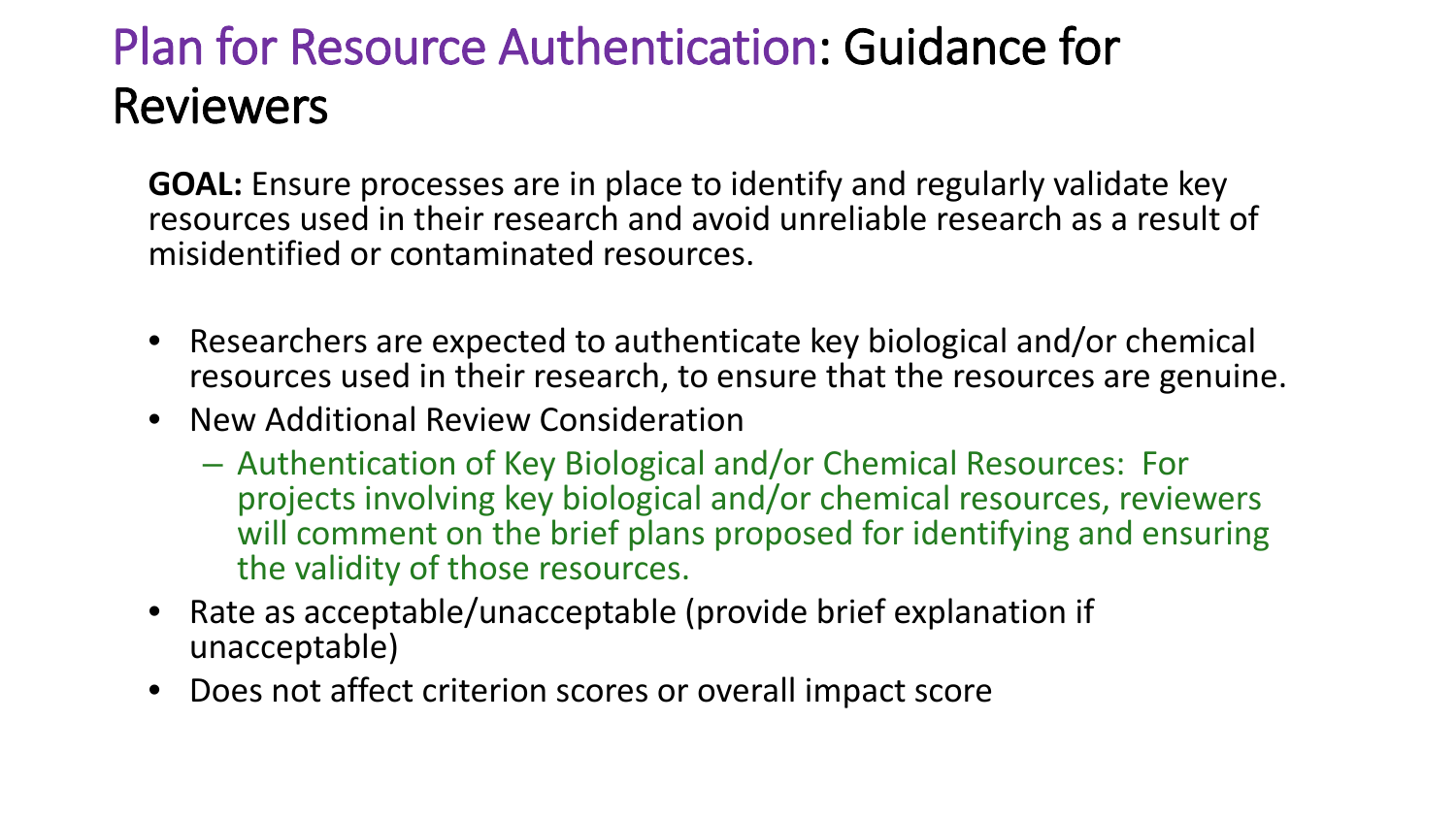# Related review issues:

- Different research fields may have different best practices for and reach different conclusions about scientific premise and rigor. Assess based on best practices in the field.
- Page limits have not changed. Be alert for page limit violations (e.g. inappropriate use of appendices or other application sections). Alert the SRO if you see a potential issue.
- Page limits, cost and time are not valid reasons to disregard attention to these issues.
- Investigators address rigor and transparency differently (e.g. in labeled sections vs. throughout the research plan). Focus your evaluation on the likely outcome, not grant writing preferences.
- Rigor and transparency considerations apply to R03 (small grant) and R21 (exploratory/developmental) applications. However, preliminary data are not required and the extent to which approach details can be provided may differ. Reviewers should evaluate the scientific merit of these applications, including rigor and transparency, in light of the goals and reviewer guidelines for these activities.